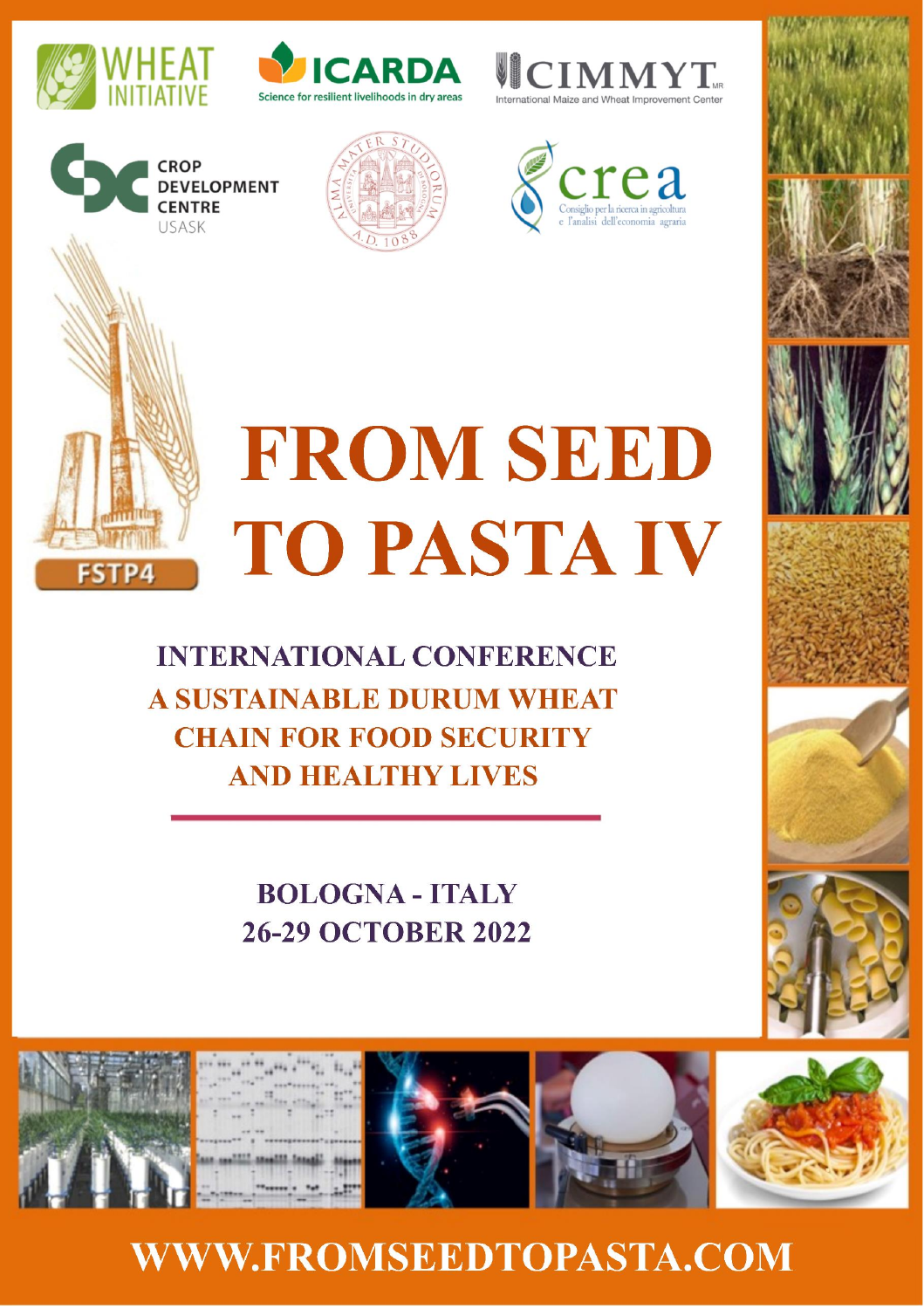

#### **ORGANIZING COMMITTEE**

#### **Chairs**

Karim Ammar **CIMMYT - Mexico**

Roberto Tuberosa **University of Bologna - Italy**

Patrizia Brigidi **University of Bologna, Italy**

Aldo Ceriotti **CNR, Italy**

Tzion Fahima **University of Haifa, Israel**

Silvia Giuliani **Assosementi, Italy**

Peter Langridge **Wheat Initiative, Germany**

Enrico Pè **Sant'Anna School, Italy**

Nicola Pecchioni **CREA, Italy**

Stefano Ravaglia **SIS, Italy**

Yehoshua Saranga **Hebrew University, Israel**

Daria Scarano **ISEA, Italy**

Marco Silvestri **Barilla G. and R. F.lli, Italy**

Paola Viola **APSOV Sementi, Italy**

#### **HONORARY COMMITTEE**

#### **Chair**

#### **Paolo De Castro**

Agriculture and Rural Development Commission European Parliament

#### **Antonio Blanco**

University of Bari, Italy

#### **Ercole Borasio**

National Academy of Agriculture, Italy

#### **Domenico Lafiandra**

University of Tuscia, Italy

**Luigi Rossi** ENEA, Italy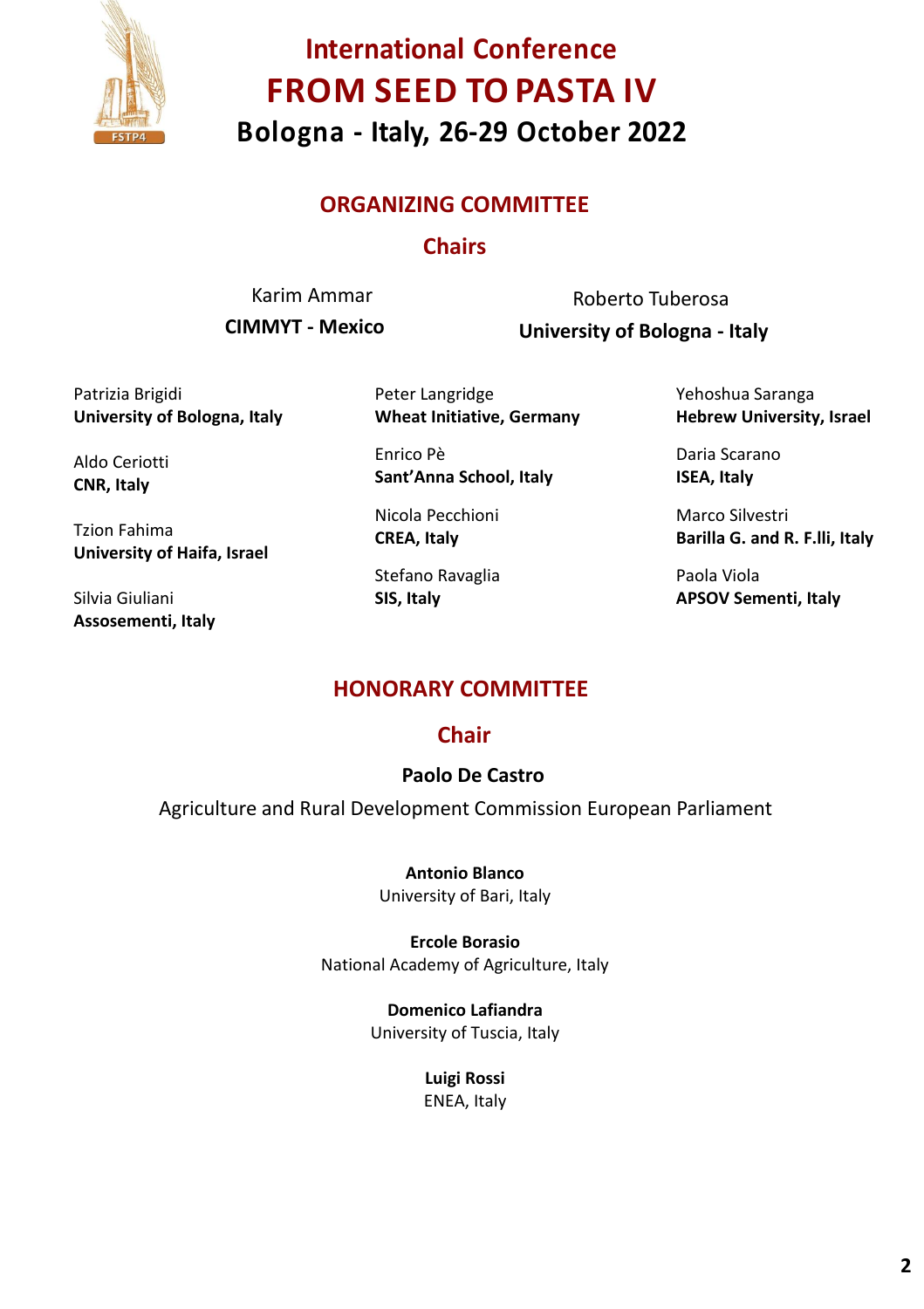

#### **SCIENTIFIC COMMITTEE**

#### **Chairs**

Luigi Cattivelli

**CREA - Italy**

Curtis Pozniak

**University of Saskatchewan - Canada** 

Jason Able **University of Adelaide Australia**

Sarrah Ben M'Barek R**esearch Center of Beja Tunisia**

Filippo Bassi **ICARDA Morocco**

Brian Beres **Agrifood Canada**

Marina Carcea **CREA Italy**

Carla Ceoloni **University of Tuscia Italy**

Pasquale De Vita **CREA Italy**

Assaf Distelfeld **University of Haifa Israel**

Susanne Dreisigacker **CIMMIYT Mexico**

Viviana Echenique **CONICET Argentina**

Agata Gadaleta **University of Bari Italy**

Patrizia Galeffi **ENEA Italy**

Patricia Giraldo **UPM Spain**

Carlos Guzman **University of Cordoba Spain**

Tamar Krugman **University Haifa Israel**

Marco Maccaferri **University of Bologna Italy**

Anna Maria Mastrangelo **CREA Italy**

Elisabetta Mazzucotelli **CREA Italy**

Pierluigi Meriggi **Horta Italy**

Hakan Ozkan **University of Cukurova Turkey**

Zvi Peleg **Hebrew University Israel**

Roberto Ranieri **Open Fields Italy**

Francesco Sestili **University of Tuscia Italy**

Gabriella Sonnante **CNR Italy**

José Miguel Soriano **IRTA Spain**

Marcel Thierry **INRAE France**

Cristobal Uauy **John Innes Centre United Kingdom**

Steven Xu **USDA USA**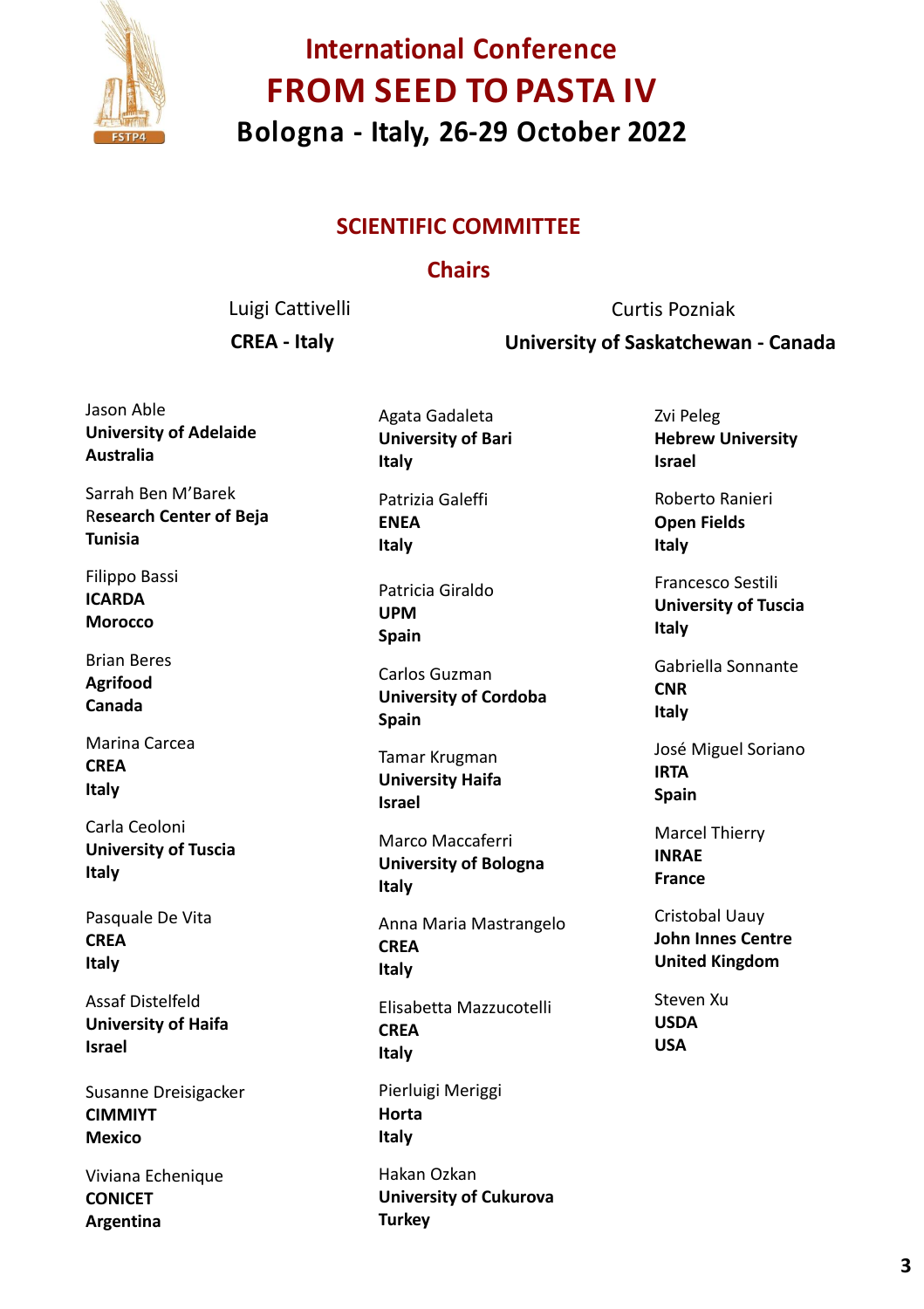

#### *PRELIMINARY PROGRAM*

## **WEDNESDAY 26 OCTOBER 2022**

- 08.00 *Registration of participants*
- 09.00 **Opening session and welcome addresses** *Chairs: K. Ammar, R. Tuberosa* Representative of University of Bologna Representative of Region Emilia - Romagna Representative of MIPAAF Representative of CNR Representative of CREA Paolo de Castro (EU Committee on Agriculture and Rural Development)
- 09.40 **Opening keynote lecture Peter Langridge** (Wheat Initiative, Germany)
- 10.10 **Genomics of durum wheat** *Chair: TBA* Invited talk: **Curtis Pozniak** (University of Saskatchewan, Canada)
- 10.40 *Coffee break & Poster viewing*
- 11.20 6 presentations selected from abstracts
- 12.50 *Lunch*
- 14.00 **Leveraging tetraploid wheat genetic resourcesfor a concerted improvement of durum and bread wheat** *Chairs: TBA*
- 14.00 Invited talk: **July King** (University of Nottingham, UK)
- 14.25 Invited talk: **Assaf Distelfeld** (University of Haifa, Israel)
- 14.50 Invited talk: **Marco Maccaferri** (University of Bologna, Italy)
- 15.15 Invited talk: **Elisabetta Mazzucotelli** (CREA, Research Centre for Genomics and Bioinformatics, Italy)
- 15.40 Invited talk: **Romina Beleggia** (CREA, Research Centre for Cereal and Industrial Crops, Italy)
- 16.30 4 Presentations selected from abstracts
- 17.30-19.30 **Session on INNOVAR project (**6 presentations of 20 min) \*\* *to be confirmed Chairs: TBA*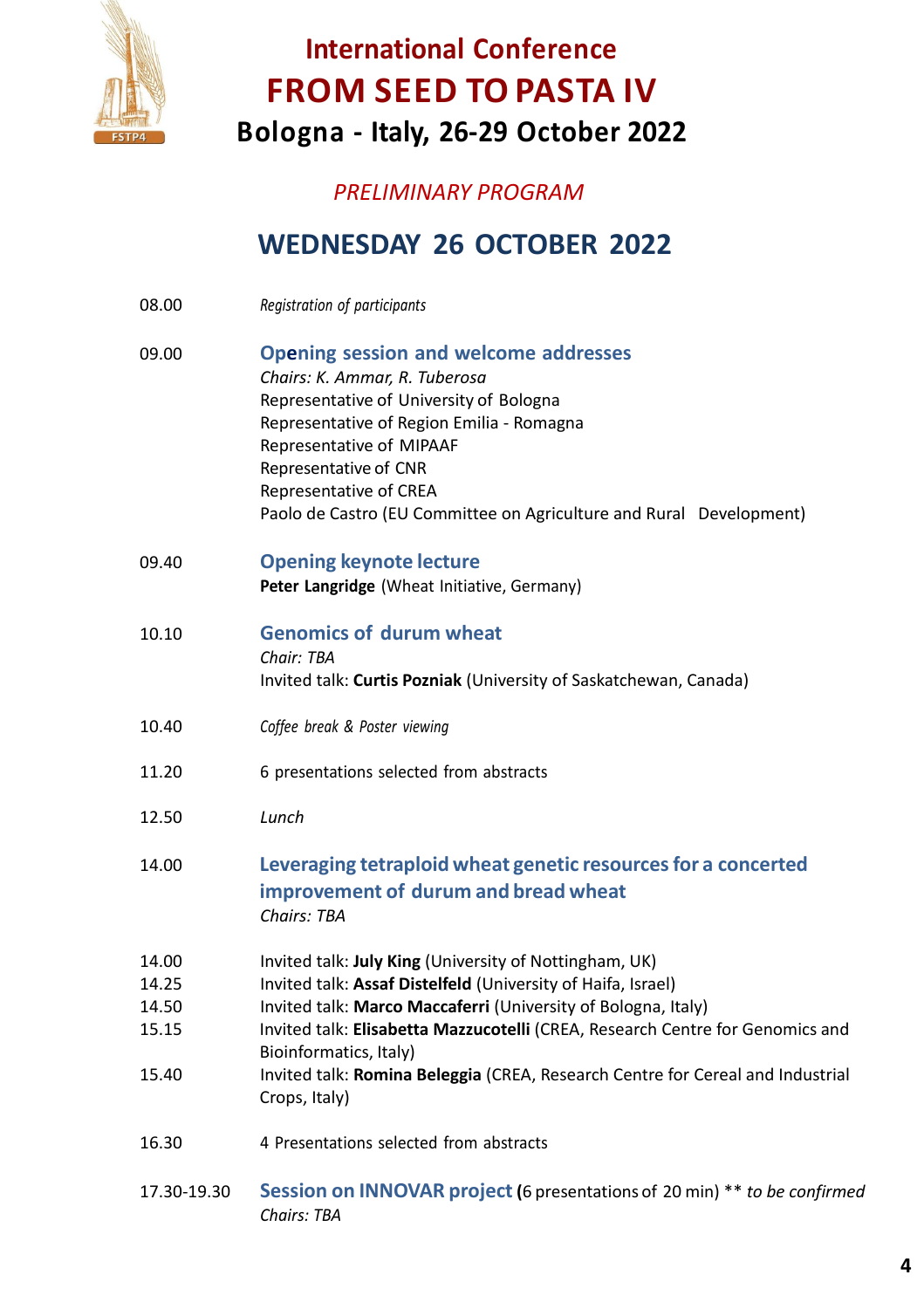

## **THURSDAY 27 OCTOBER 2022**

| 08.45                            | Towards disease- and pest-resistant durum wheat<br>Chairs: TBA                                                                                                                                                                                                    |
|----------------------------------|-------------------------------------------------------------------------------------------------------------------------------------------------------------------------------------------------------------------------------------------------------------------|
| 08.45<br>09.10<br>09.35<br>10.00 | Invited talk: Pablo Oliveira Firpo (University of Minnesota, USA)<br>Invited talk: Valentyna Klymiuk (University of Saskatchewan, Canada)<br>Invited talk: Agata Gadaleta (University of Bari, Italy)<br>Invited talk: Tzion Fahima (University of Haifa, Israel) |
| 10.25                            | 3 Presentations selected from abstracts                                                                                                                                                                                                                           |
| 10.55                            | Coffee break & Poster viewing                                                                                                                                                                                                                                     |
| 11.30                            | <b>Carlotta Awards</b><br>Award ceremony and talks from the winners<br><b>Chairs: TBA</b>                                                                                                                                                                         |
| 13.00                            | Lunch                                                                                                                                                                                                                                                             |
| 14.00                            | Enhancing yield potential and yield stability of durum wheat<br><b>Chairs: TBA</b>                                                                                                                                                                                |
| 14.00<br>14.25                   | Invited talk: Karim Ammar (CIMMYT, Mexico)<br>Invited talk: Amanda Peters (North Dakota University, USA)                                                                                                                                                          |
| 14.50                            | 4 Presentations selected from abstracts                                                                                                                                                                                                                           |
| 16.00                            | Coffee break and Poster session                                                                                                                                                                                                                                   |
| 16.30                            | 4 Presentations selected from abstracts                                                                                                                                                                                                                           |
| 17.30                            | Durum around the world<br>Short (10 min) country briefs selected from abstracts                                                                                                                                                                                   |
| 19.30                            | End of the day                                                                                                                                                                                                                                                    |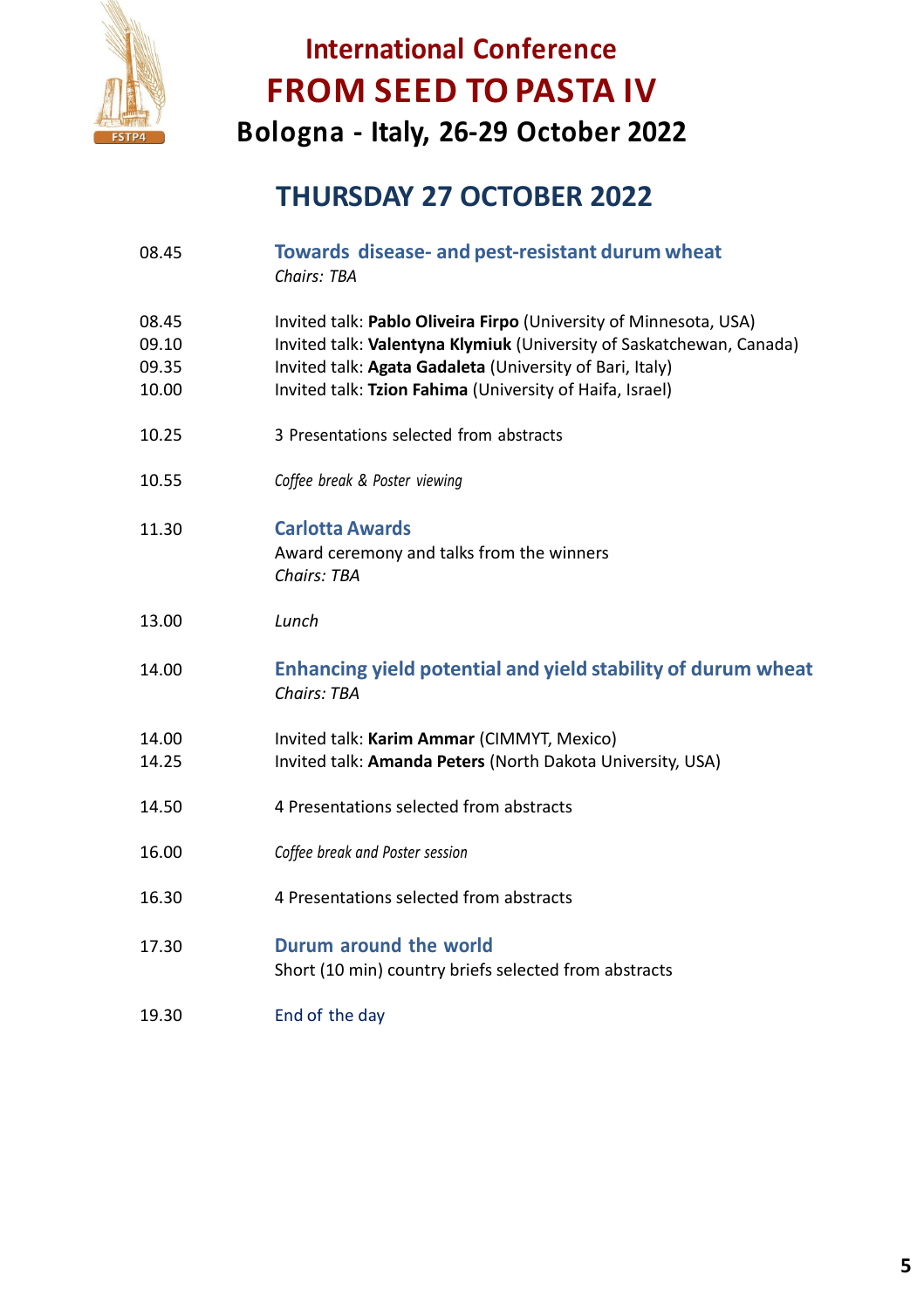

**Bologna - Italy, 26-29 October 2022**

## **FRIDAY 28 OCTOBER 2022**

| 08.30                            | The durum wheat-pasta value chain for healthier lives<br>Session dedicated to the memory of Craig Morris<br>Chairs: TBA                                                                                                                                                                                                                                |
|----------------------------------|--------------------------------------------------------------------------------------------------------------------------------------------------------------------------------------------------------------------------------------------------------------------------------------------------------------------------------------------------------|
| 08.30<br>08.55<br>09.20<br>09.45 | Invited talk: Francesco Sestili (University of Tuscia, Italy)<br>Invited talk: Peter Shewry (Rothamsted Research, UK)<br>Invited talk: Mike Sisson (Durum breeding Australia & NSW Department of Primary<br>Industries, Australia) - video conference<br>Invited talk: Valeria Terzi (CREA, Research Centre for Genomics and<br>Bioinformatics, Italy) |
| 10.10                            | 2 Presentations selected from abstracts                                                                                                                                                                                                                                                                                                                |
| 10.40                            | Coffee break and poster viewing                                                                                                                                                                                                                                                                                                                        |
| 11.10                            | <b>Round Table</b><br>Designing the future for a healthier durum wheat chain<br>Jointly organized with the Italian Association of Pasta Industries<br>Chairs: Roberto Ranieri (Open Fields, Italy), Patrizia Brigidi (University of Bologna,<br>Italy), Maria Caboni (University of Bologna, Italy)                                                    |
| 11.10                            | State of the art of the worldwide pasta business<br>Riccardo Felicetti, President of Italian Pasta makers (Unione Italiana Food, Italy)<br>and CEO Pastificio Felicetti                                                                                                                                                                                |
| 11.25                            | The benefit of whole grain pasta for a healthier diet<br>Jan De Vries, Board member and communication manager (Health Grain Forum,<br>The Netherland)                                                                                                                                                                                                  |
| 11.40                            | Innovative approaches in the New Product (Pasta) Development<br>Francesco Pantò, Vice President of the Pasta and Meal preparations R&D (Barilla G.<br>and R. F.Ili, Italy)                                                                                                                                                                             |
| 11.55                            | High Amylose Pasta, more than an ideotype<br>Michael Gusko, Innovation Director (Goodmills group, USA)                                                                                                                                                                                                                                                 |
| 12.10                            | <b>Durum Wheat Milling Co-Products valorization</b><br>Marcello Miani, R&D Manager (Molino Casillo, Italy)                                                                                                                                                                                                                                             |
| 12.25                            | Discussion on the future for a healthier durum wheat chain                                                                                                                                                                                                                                                                                             |
| 13.00                            | Lunch                                                                                                                                                                                                                                                                                                                                                  |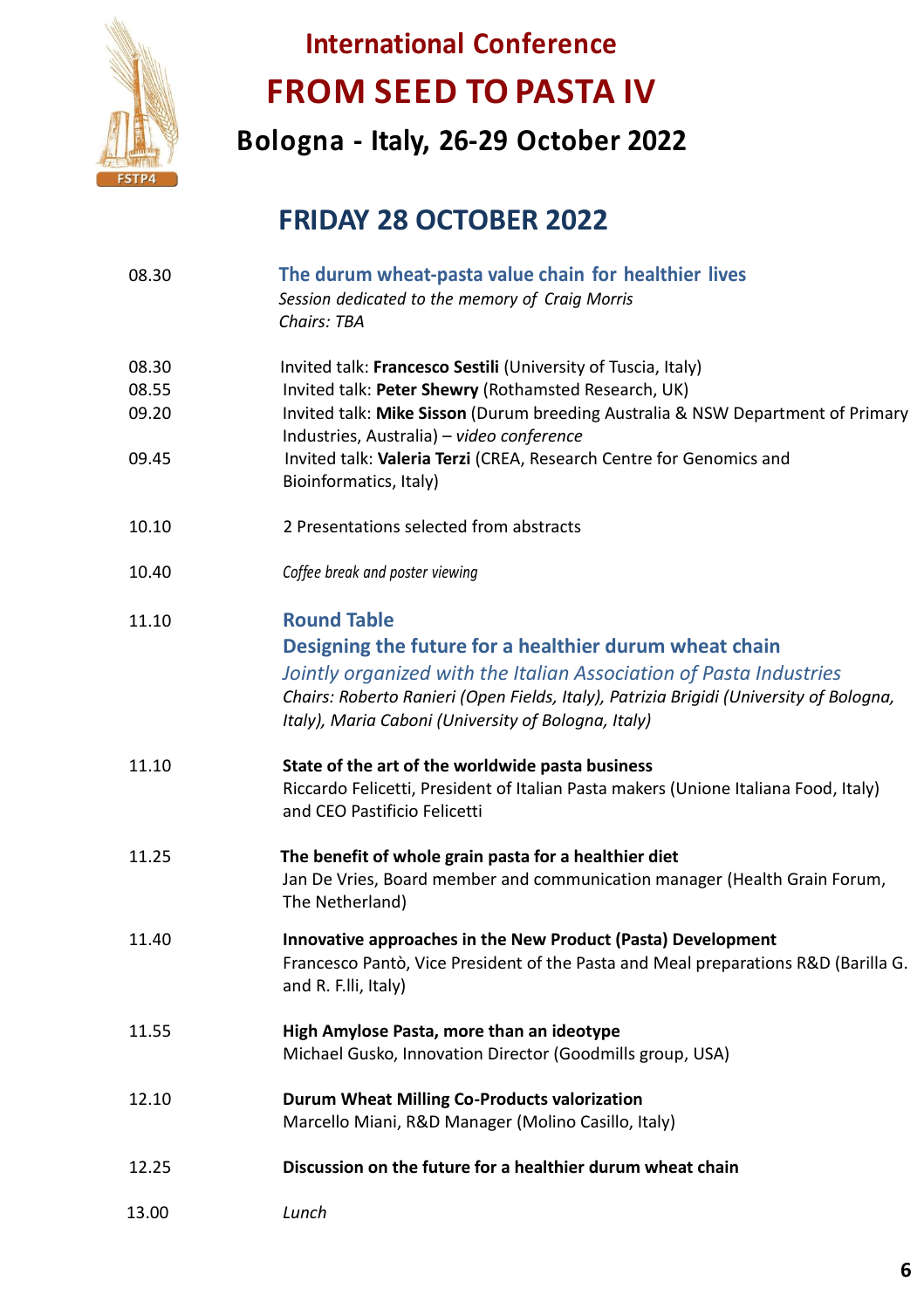

**Bologna - Italy, 26-29 October 2022**

## **FRIDAY 28 OCTOBER 2022**

| 14.00                   | The durum wheat - pasta value chain: healthier durum for healthier lives<br>Session dedicated to the memory of Craig Morris<br><b>Chairs: TBA</b>                                        |
|-------------------------|------------------------------------------------------------------------------------------------------------------------------------------------------------------------------------------|
| 14.00                   | 4 Presentations selected from abstracts                                                                                                                                                  |
| 15.00                   | Managing a sustainable durum production for food security<br>Chairs: TBA                                                                                                                 |
| 15.00<br>15.25<br>15.50 | Invited talk: Brian Beres (Agriculture and Agri-Food Canada, Canada)<br>Invited talk: Pierluigi Meriggi (HORTA, Italy)<br>Invited talk: Marco Silvestri (Barilla G. and R. F.Ili, Italy) |
| 16.15                   | Presentations selected from abstracts                                                                                                                                                    |
| 16.30                   | Coffee break and poster viewing                                                                                                                                                          |
| 17.00                   | 8 Presentations selected from abstracts                                                                                                                                                  |
| 19.00                   | End of the day                                                                                                                                                                           |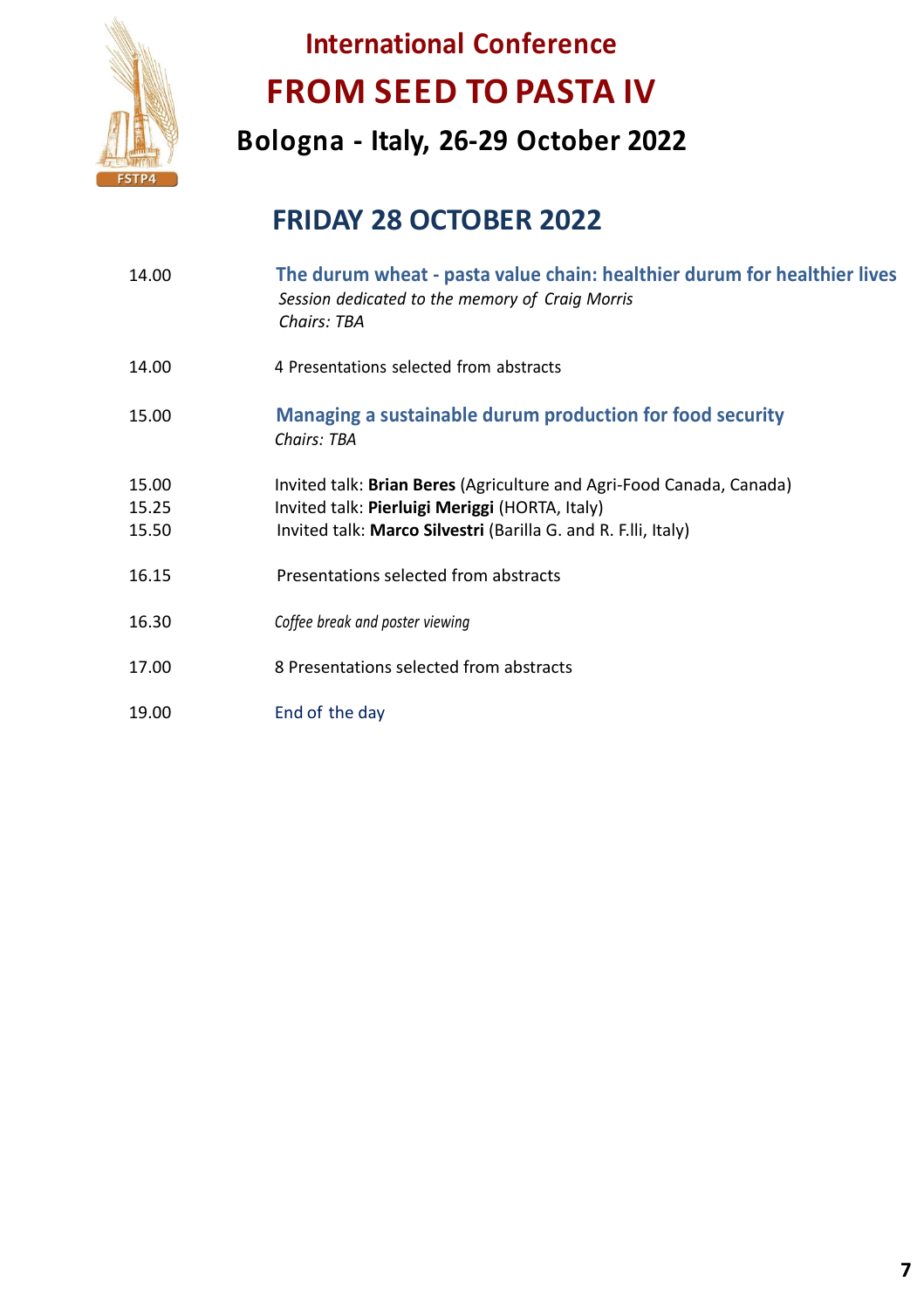

**Bologna - Italy, 26-29 October 2022**

## **SATURDAY 29 OCTOBER 2022**

| 09.00          | Breeding durum wheat to face the climate crisis<br>Chairs: TBA                                                                                    |
|----------------|---------------------------------------------------------------------------------------------------------------------------------------------------|
| 09.00<br>09.25 | Invited talk: Filippo Bassi (ICARDA, Morocco)<br>Invited talk: Pasquale De Vita (CREA, Research Centre for Cereal and Industrial<br>Crops, Italy) |
| 09.50          | Invited talk: Dolors Villegas (IRTA, Spain)                                                                                                       |
| 10.15          | 5 Presentations selected from abstracts                                                                                                           |
| 11.30          | Coffee break and poster viewing                                                                                                                   |
| 12.00          | <b>Closing keynote lecture</b><br>Alison Bentley (CIMMYT, Mexico)                                                                                 |
| 12.45          | <b>Closing remarks (TBA)</b>                                                                                                                      |
| 13.00          | <b>End of the congress</b>                                                                                                                        |
|                |                                                                                                                                                   |

*14.00 – 19.00 Annual meeting and workshop of the Expert Working Group in Durum Wheat Genomics and Breeding*